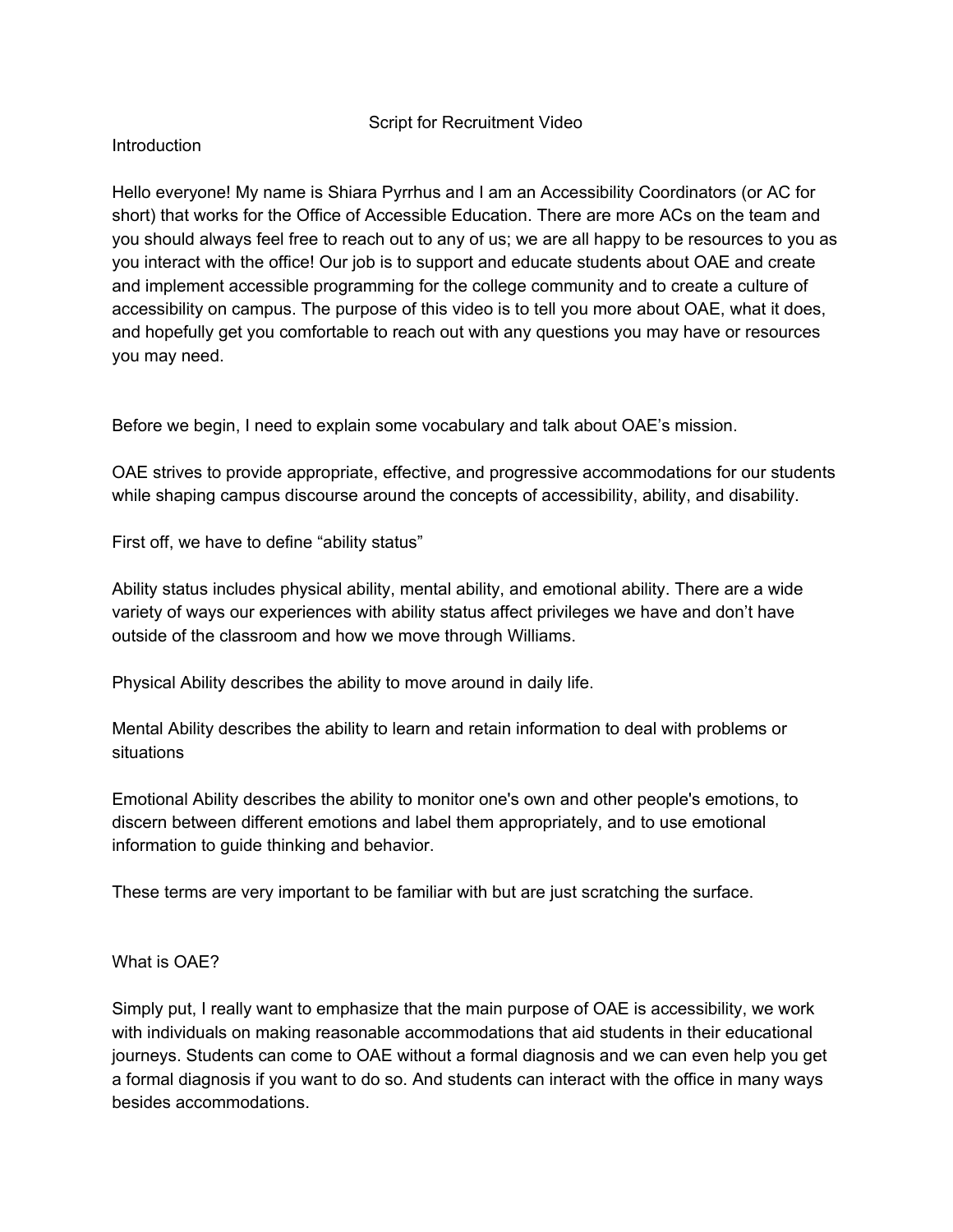What is the purpose of OAE?

The Director of Accessible Education, G. L. Wallace, the Assistant to the Director of Accessible Education, Jean Grant, and its student staff, like me, are committed to providing support services and accommodations to any student who needs them. And our team is currently growing.

It is important that all students understand their rights. Williams College and all other institutions are required by law to provide students with disabilities with accommodations.

The Rehabilitation Act of 1973, Section 504 (1973), the Americans with Disabilities Act, Title II (1990), and Individuals with Disabilities Education Act (1975) all state that it is illegal for any institution to discriminate against people with disabilities. Specifically, section 504 requires recipients to provide students with disabilities appropriate educational services designed to meet the individual needs of such students to the same extent as the needs of students without disabilities are met. An appropriate education for a student with a disability under the Section 504 regulations could consist of education in regular classrooms, education in regular classes with supplementary services, and/or special education and related services.

Who can use OAE?

OAE supports students with a variety of disabilities related to mobility, visual impairments, hearing impairments, attention deficits, and a variety of psychological and learning needs.

What resources are available at OAE?

This is not a comprehensive list but some examples of the services OAE provides. The most important thing to remember is that if you are struggling with anything, contact the office and we will work with you to find a solution and equip you with the necessary tools for success.

We can assist you with:

Note-takers for lectures Audio recordings Extended time on examinations Separate room to take examinations Dietary needs Housing issues Emotional Support animals